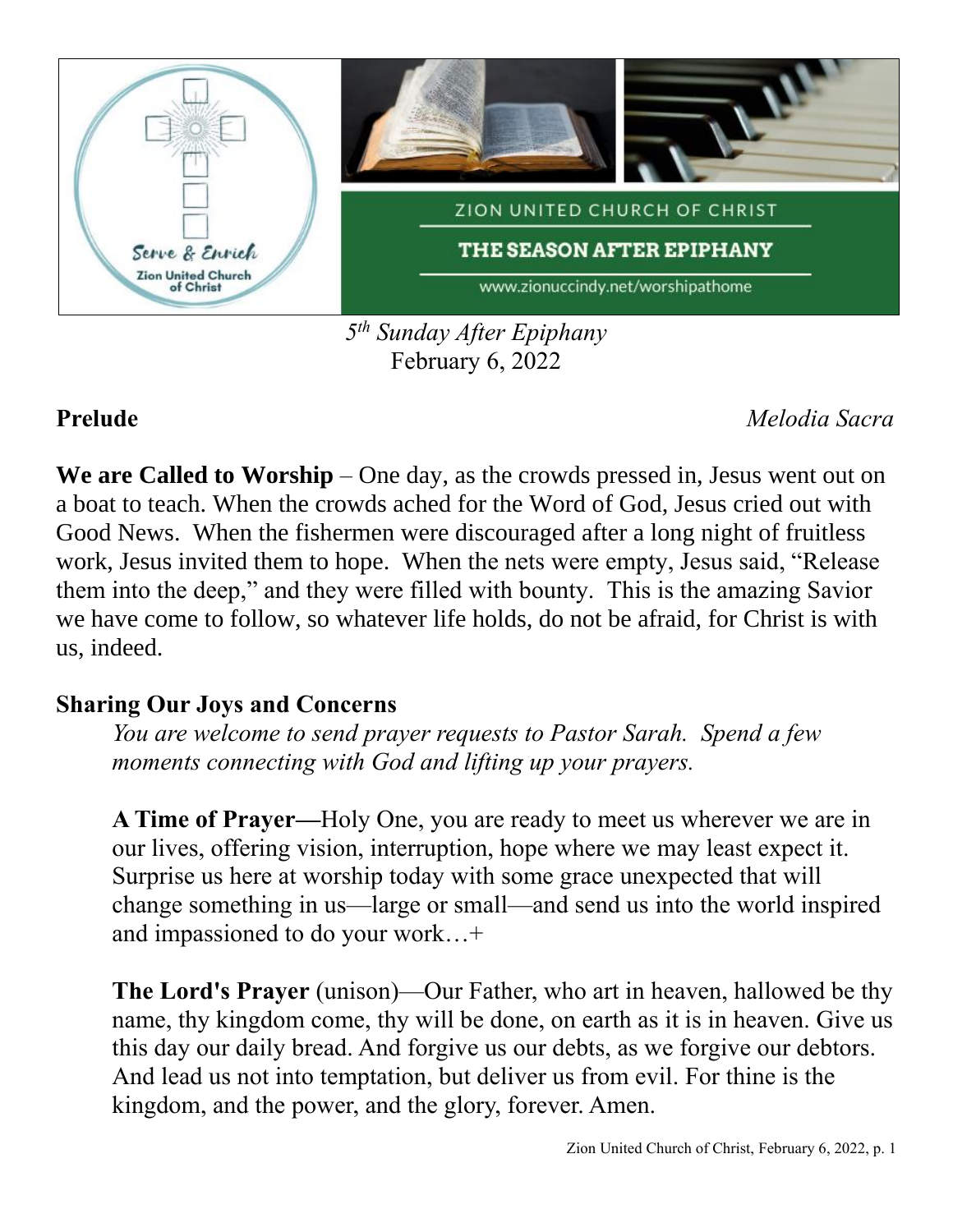### **We Hear God's Word** *Luke 5:1-11 (NRSV)*

Once while Jesus was standing beside the lake of Gennesaret, and the crowd was pressing in on him to hear the word of God, <sup>2</sup>he saw two boats there at the shore of the lake; the fishermen had gone out of them and were washing their nets.  ${}^{3}$ He got into one of the boats, the one belonging to Simon, and asked him to put out a little way from the shore. Then he sat down and taught the crowds from the boat. <sup>4</sup>When he had finished speaking, he said to Simon, 'Put out into the deep water and let down your nets for a catch.' <sup>5</sup>Simon answered, 'Master, we have worked all night long but have caught nothing. Yet if you say so, I will let down the nets.' <sup>6</sup>When they had done this, they caught so many fish that their nets were beginning to break. <sup>7</sup>So they signaled to their partners in the other boat to come and help them. And they came and filled both boats, so that they began to sink. <sup>8</sup>But when Simon Peter saw it, he fell down at Jesus' knees, saying, 'Go away from me, Lord, for I am a sinful man!' <sup>9</sup>For he and all who were with him were amazed at the catch of fish that they had taken;  $10$  and so also were James and John, sons of Zebedee, who were partners with Simon. Then Jesus said to Simon, 'Do not be afraid; from now on you will be catching people.' <sup>11</sup>When they had brought their boats to shore, they left everything and followed him.

**Meditation** *Casting the Net*

## **We Gather at the Table**



**Set Your Place at the Table**—Communion was first celebrated in the homes of those in the early church. Friends and family would gather together to pray, singing songs, and break bread. We carry on that tradition today. Whatever you have on hand to celebrate communion will work just fine, because this ancient ritual is not about what we use for this meal or where we partake of it. Instead, it is about the act of remembrance. So, gather around the table, prepare your place, and remember that Christ is in our midst.

**Our Invitation—**Like Simon Peter, there are those moments when we are struck down by our shorting comings and the ways we have strayed from God's path. We are bound by doubt that leaves us stagnate, unable to act. Yet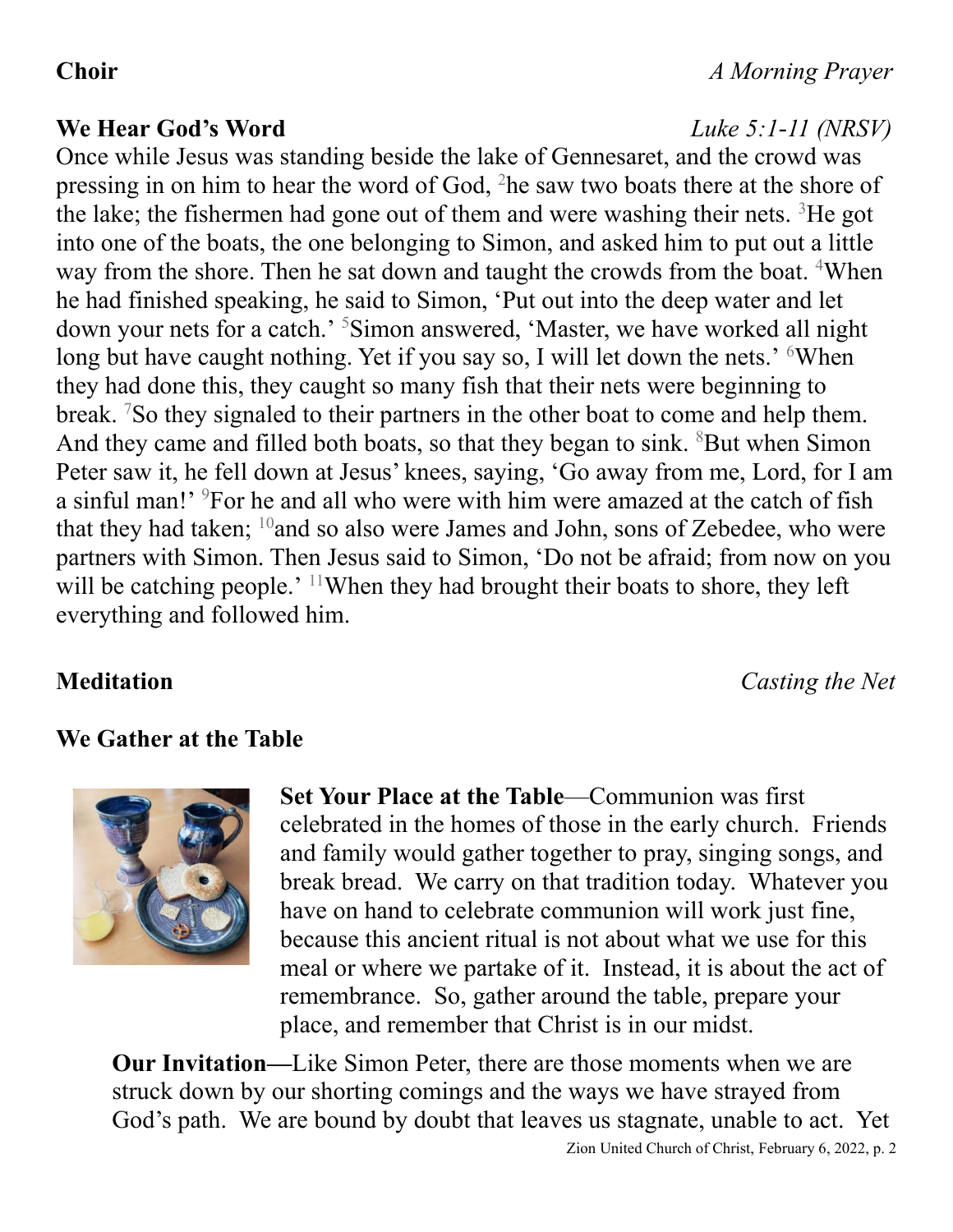in Christ, we find words of grace and mercy that heal our souls, that empower and embolden us once again to live faithfully. Here are Christ's table, the bounty overflows and there is always enough to go around.

**The Words of Institution**—On the night when Jesus was to be betrayed, he gathered with his friends in that upper room to celebrate the Passover meal, a meal of remembrance of the liberation of God's people from slavery in Egypt, a journey that would lead them deep into the wilderness. After the meal was over, Jesus took the bread that was left, broke it, blessed it, and said, "Take and eat, this is my body broken for you." In the same way, he took the cup, the fruit of the vine, and pouring it out he said, "This is the cup of the new covenant, my blood shed for you and the forgiveness of sins. As often as you eat this bread and drink this cup, remember me." Today, we remember Christ's body broken for us and blood shed for us as bread is transformed into mercy and wine into compassion. As we prepare to receive this holy meal, let us ready our hearts by confessing our sins to God. Let us pray.

**Our Confession**— You call to us through the voices of the poor and the powerless, but we close ourselves off from their need: Lord have mercy.

You call to us through the cries of those who struggle to change structures of oppression, but we turn away from their challenge: Christ have mercy.

You hint, you invite, you surround us with calls to love you more fully, and follow you more faithfully, but we cling to comfort and safety**:** Lord have mercy.+

**Assurance of Grace—**Friends, the call of God, like God's own grace, is new every day. Let us go forward with eyes and ears and hearts open to the work of God in our world, and draw on the courage to create with God a Just World for  $All_{+}$ 

**Blessing Our Meal**—Come, Holy Spirit, come and pour out your blessings upon this bread and this cup. Grant that this time around Christ's table my nourish our spirits and energize us to take action in our lives to share your love. Help us to feel the presence of one another and our siblings around the world who gather for this feast that we might always know that we have companions for the journey ahead. Open our very being to receive your grace and your mercy as we partake of this feast. Amen.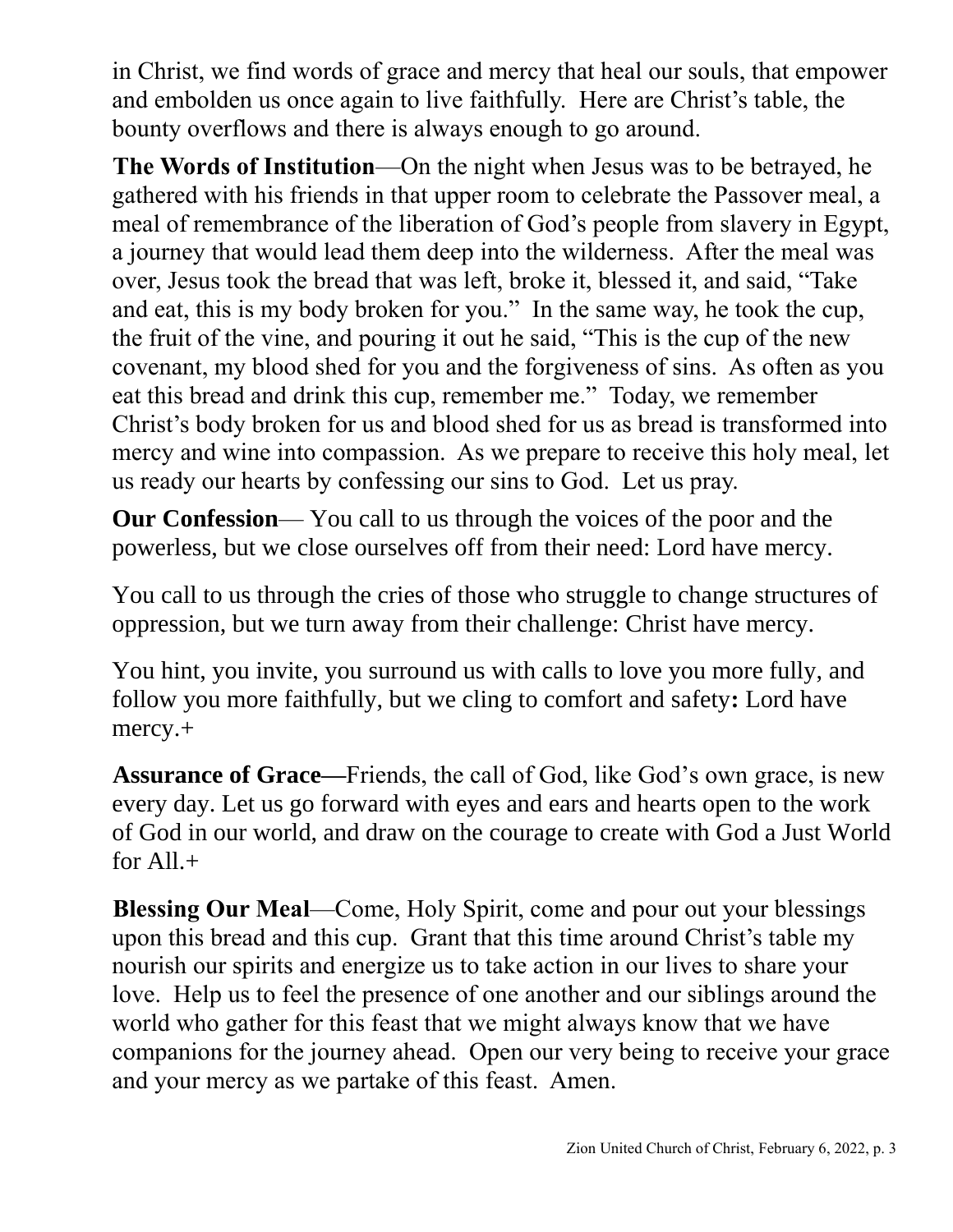We Share the Bread and the  $Cup - As$  you eat the bread, remember, "This is the body of Christ broken for you." Take and eat. As you drink the cup, remember, "This is the blood of Christ shed for you and the forgiveness of sins." Take and drink.

**We Give Thanks**—Almighty God, we give you thanks for the gift of our Savior's presence in the simplicity and splendor of this holy meal. Unite us with all who are fed by Christ's body and blood that we may faithfully proclaim the good news of your love and that your universal church may be a rainbow of hope in an uncertain world; through Jesus Christ our Redeemer. Amen.=

# **We Respond to God's Word with Our Giving**

**Invitation—** God, you call us to give as we have received. You call us to respond to your grace. Let our generosity express our gratitude for your goodness in our lives.+

**February Benevolence**— Our Church's Wider Mission (OCWM) is the main offering we collect to support the work of our wider church family in the United Church of Christ. A portion of our offering goes directly to support the work of our denomination. One aspect of our denomination that this offering enhances is the work of Local Church Ministries, which helps to support those who have said "yes" to Christ's call to serve in ministry. Your participation in this offering will help nurture the future of the church and its ministers.

You can mail your offerings to our office or give online at www.zionuccindy.net/donate

**Doxology** (Please sing the version that is most meaningful to you)

*Traditional Praise God from whom all blessings flow; Praise him all creatures here below; Praise him above, ye heavenly host: Praise Father, Son, and Holy Ghost. Amen.*

*Inclusive Praise God from whom all blessings flow; Praise God all creatures here below;*